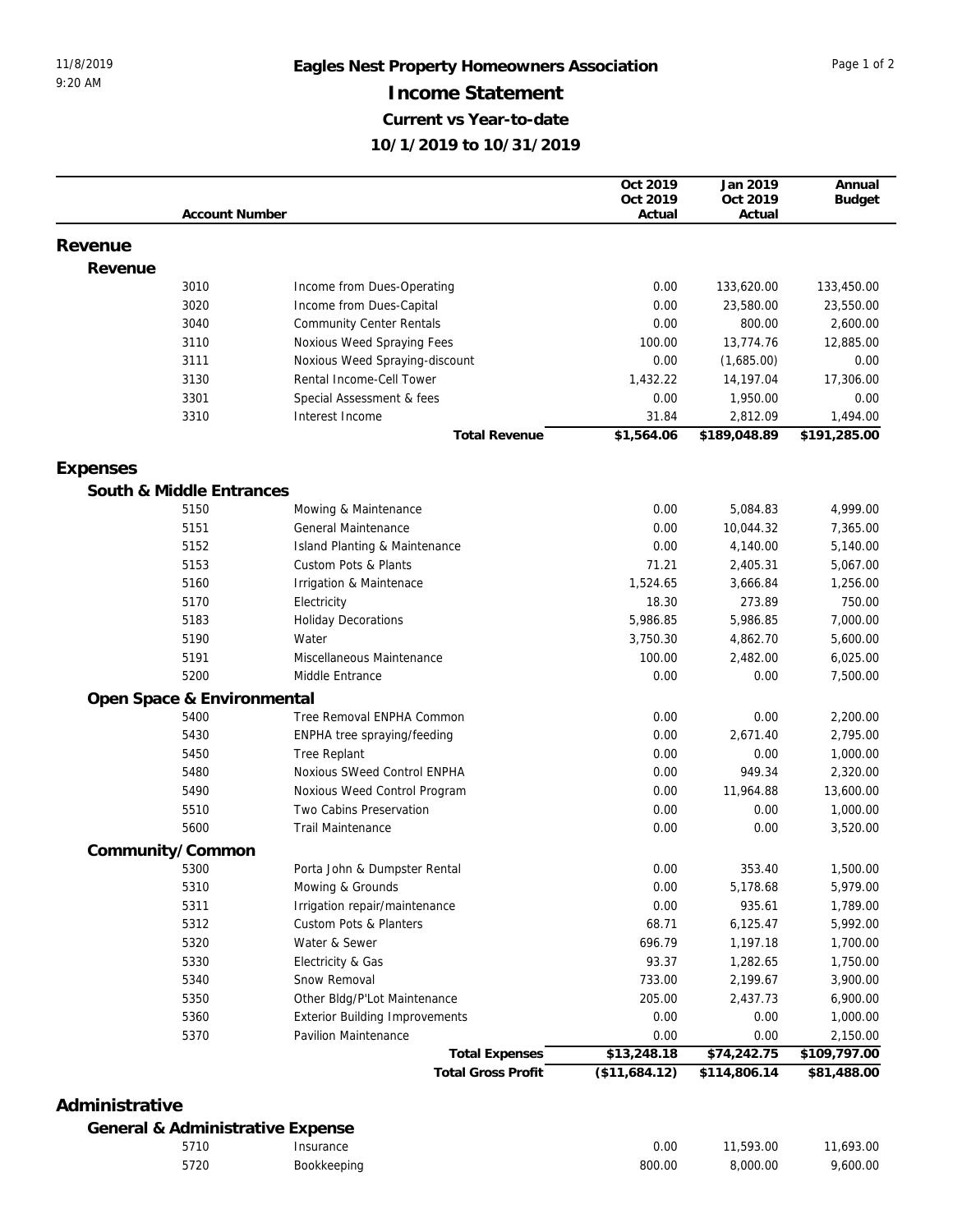|                                         | Oct 2019              | Jan 2019    | Annual        |
|-----------------------------------------|-----------------------|-------------|---------------|
|                                         | Oct 2019              | Oct 2019    | <b>Budget</b> |
|                                         | Actual                | Actual      |               |
| Legal                                   | 0.00                  | 475.00      | 10,000.00     |
| <b>Dues Collections Costs</b>           | 0.00                  | 4,794.40    | 4,200.00      |
| Data Base Management                    | 0.00                  | 900.00      | 1,725.00      |
| Transfer fees                           | (270.00)              | (180.00)    | 210.00        |
| Annual Meeting                          | 0.00                  | 6,113.41    | 6,000.00      |
| Awards & Recognition                    | 0.00                  | 255.95      | 1,000.00      |
| Communications                          | 0.00                  | 150.00      | 3,000.00      |
| <b>Sub Association Grants</b>           | 0.00                  | 800.00      | 8,000.00      |
| <b>Other Events</b>                     | 0.00                  | 0.00        | 3,400.00      |
| <b>Community Center Reservations</b>    | 0.00                  | 695.00      | 2,000.00      |
| Office Supplies & Expenses              | 5.08                  | 1,315.96    | 1,250.00      |
| New Development Review                  | 0.00                  | 0.00        | 1,000.00      |
| Computer & Web Expenses                 | 465.90                | 1,671.17    | 2,300.00      |
| <b>Independent Contractors</b>          | 1,000.00              | 10,000.00   | 12,900.00     |
| Expenses shared w/ DRC                  | 0.00                  | (1,500.00)  | (1,500.00)    |
| <b>Total Administrative</b>             | \$2,000.98            | \$45,083.89 | \$76,778.00   |
| Total Net Income (Loss) From Operations | (\$13,685.10)         | \$69,722.25 | \$4,710.00    |
| Total Net Income (Loss)                 | (\$13,685.10)         | \$69,722.25 | \$4,710.00    |
|                                         | <b>Account Number</b> |             |               |